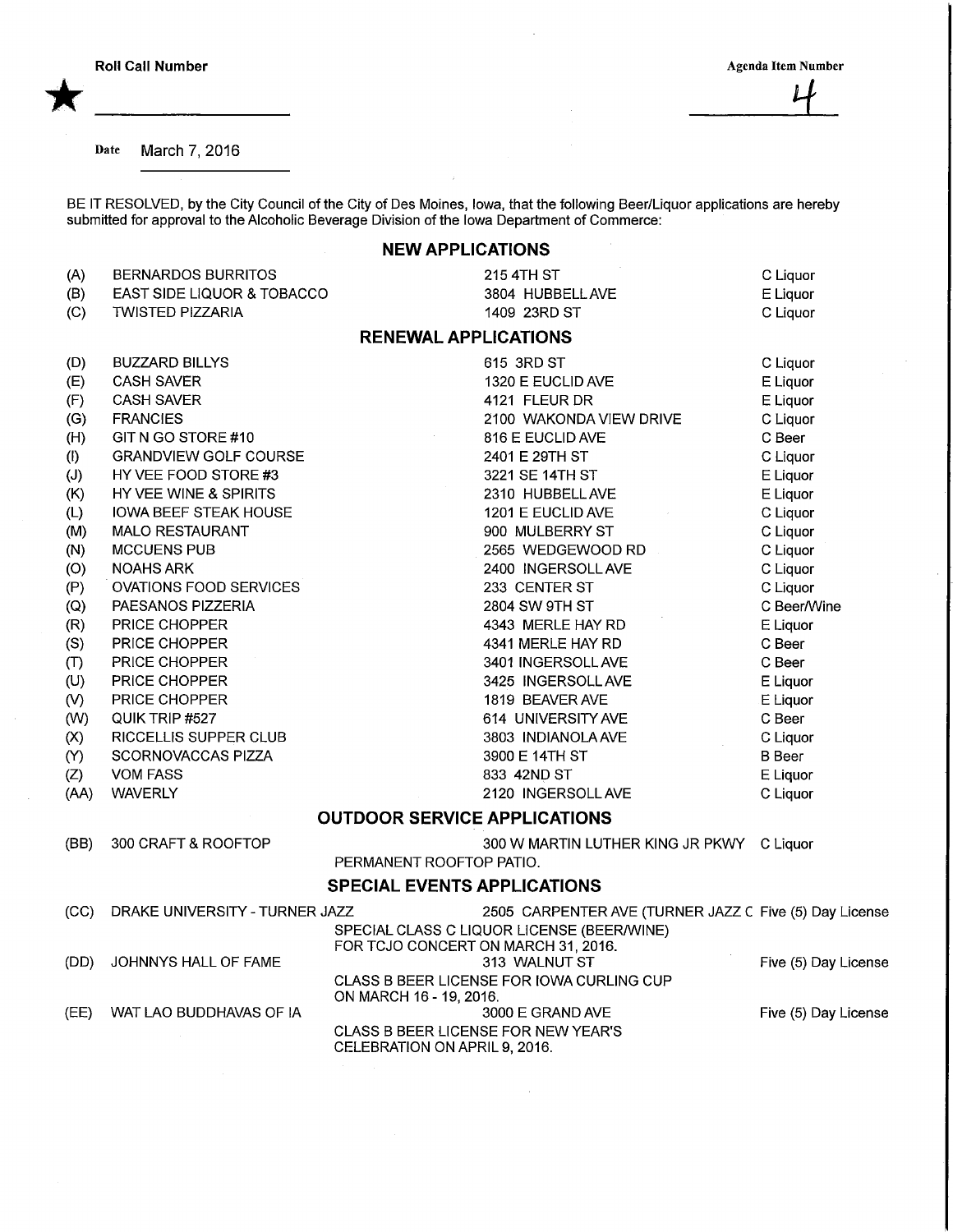\*

**Roll Call Number Agents** Agents Agents Agents Agents Agents Agents Agents Agents Agents Agents Agents Agents Agents Agents Agents Agents Agents Agents Agents Agents Agents Agents Agents Agents Agents Agents Agents Agents L

Date March 7, 2016

Moved by to adopt.

| <b>COUNCILACTION</b>  | <b>YEAS</b> | <b>NAYS</b>     | <b>PASS</b> | <b>ABSENT</b> |                                                                                                                                        |
|-----------------------|-------------|-----------------|-------------|---------------|----------------------------------------------------------------------------------------------------------------------------------------|
| <b>COWNIE</b>         |             |                 |             |               | <b>CERTIFICATE</b>                                                                                                                     |
| <b>COLEMAN</b>        |             |                 |             |               |                                                                                                                                        |
| <b>GATTO</b>          |             |                 |             |               | I, DIANE RAUH, City Clerk of said City hereby certify that at a<br>meeting of the City Council of said City of Des Moines, held on the |
| <b>GRAY</b>           |             |                 |             |               | above date, among other proceedings the above was adopted.                                                                             |
| <b>HENSLEY</b>        |             |                 |             |               |                                                                                                                                        |
| <b>MOORE</b>          |             |                 |             |               |                                                                                                                                        |
| WESTERGAARD           |             |                 |             |               |                                                                                                                                        |
| <b>TOTAL</b>          |             |                 |             |               | IN WITNESS WHEREOF, I have hereunto set my hand and affixed                                                                            |
| <b>MOTION CARRIED</b> |             | <b>APPROVED</b> |             |               | my seal the day and year first above written.                                                                                          |
|                       |             |                 |             | Mayor         | <b>City Clerk</b>                                                                                                                      |